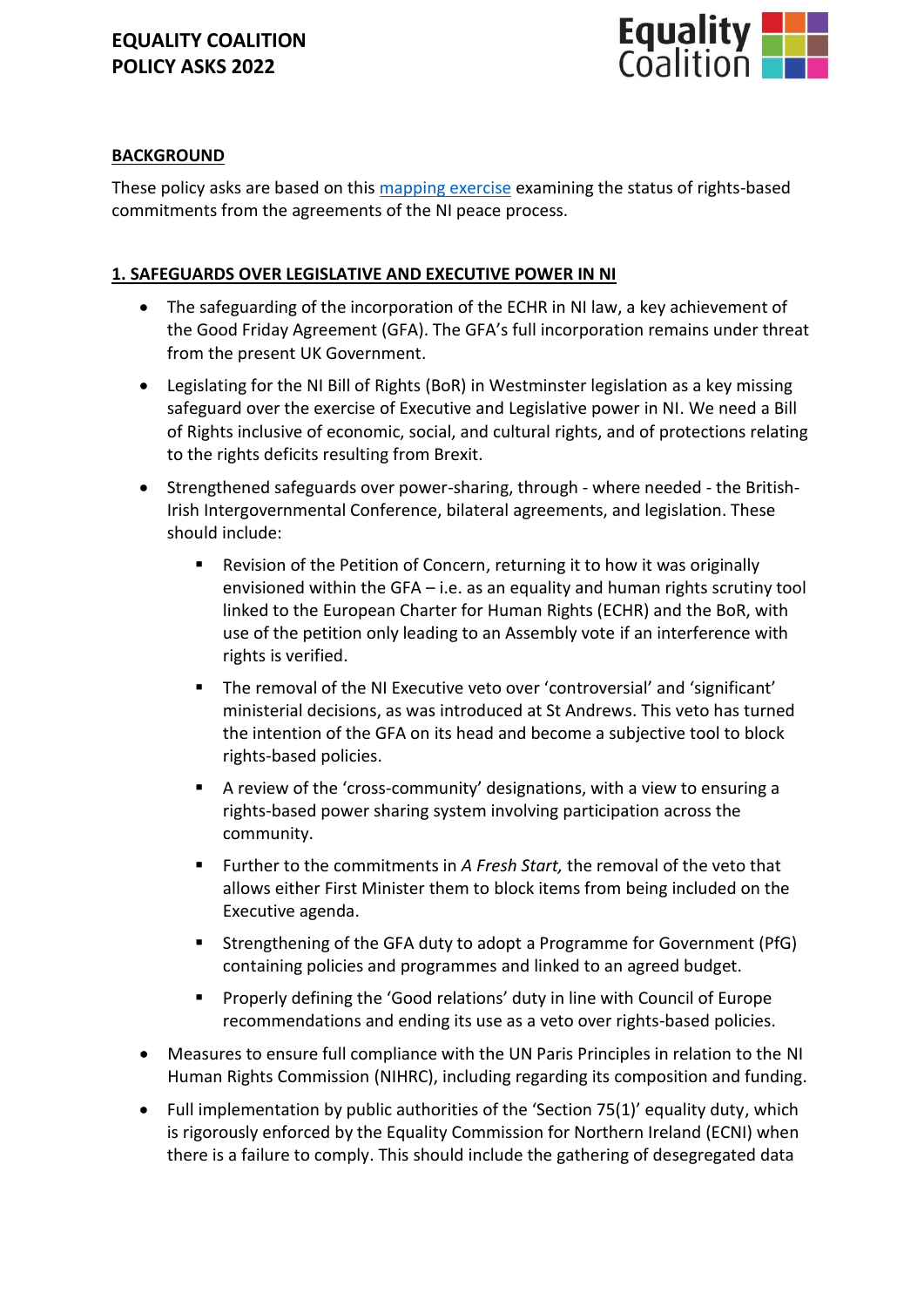and the application of equality, including gender budgeting. We also seek full and proper application of Rural Needs Impact Assessments.

- Compliance with international human rights obligations in NI under the Convention on the Elimination of All Forms of Discrimination Against Women (CEDAW); Convention on the Elimination of All Forms of Racial Discrimination (ICERD); Convention on the Rights of Persons with Disabilities (CRPD); International Covenant on Economic, Social and Cultural Rights (ICESCR); International Covenant on Civil and Political Rights (ICCPR); Convention on the Rights of the Child (CRC); and Council of Europe Treaties (European Charter for Regional or Minority Languages (ECRML), Framework Convention for the Protection of National Minorities (FCNM), and European Social Charter (ESC)). This should include incorporation of human rights provisions in domestic legislation through the Bill of Rights and other specific instruments.
- Compliance within the NI Executive and Assembly with the Ministerial Code, record keeping duties, Freedom of Information (FOI) duties, and the NI-specific Open Government action plan commitments on improved transparency, accountability, and citizen participation. This should be accompanied by reform of NI defamation law in a manner protecting academic, NGO, and media freedom of expression.
- Full implementation of commitments arising from the Brexit process related to citizens' rights and the non-diminution of rights.

### **2. ECONOMIC SOCIAL AND CULTURAL RIGHTS**

- The adoption of the Anti-Poverty Strategy and Anti-Poverty Act, as recommended in 2021 by the Expert Advisory Panel on the anti-poverty strategy. This must include actions on child poverty and actions to ensure the distribution of resources on the basis of objective need.
- The adoption of robust, best practice 'levelling up' single equality legislation.
- The adoption of the Irish language act, as committed to within the St Andrews Agreement, which is based on model compatible with the format recommended by the Council of Europe of an approach establishing rights for speakers - including the appointment of a language commissioner and development of established standards. We also wish to see the adoption of Irish and Ulster Scots strategies concurrent with COMEX recommendations and the continued recognition of speakers as linguistic minorities under the Framework Convention for National Minorities (FCNM).
- An end to 'gender neutral' policy making, as well as meaningful implementation of the "right of women to full and equal political participation" (as stated within the GFA). This should include the application of UN Security Council resolution 1325 to NI; temporary special measures, including in relation to public appointments; the adoption of a robust Violence against Women and Girls Strategy (VAWG); and the adoption of provisions from the Feminist Recovery Plan (FRP) (which was directly developed by the NI women's sector).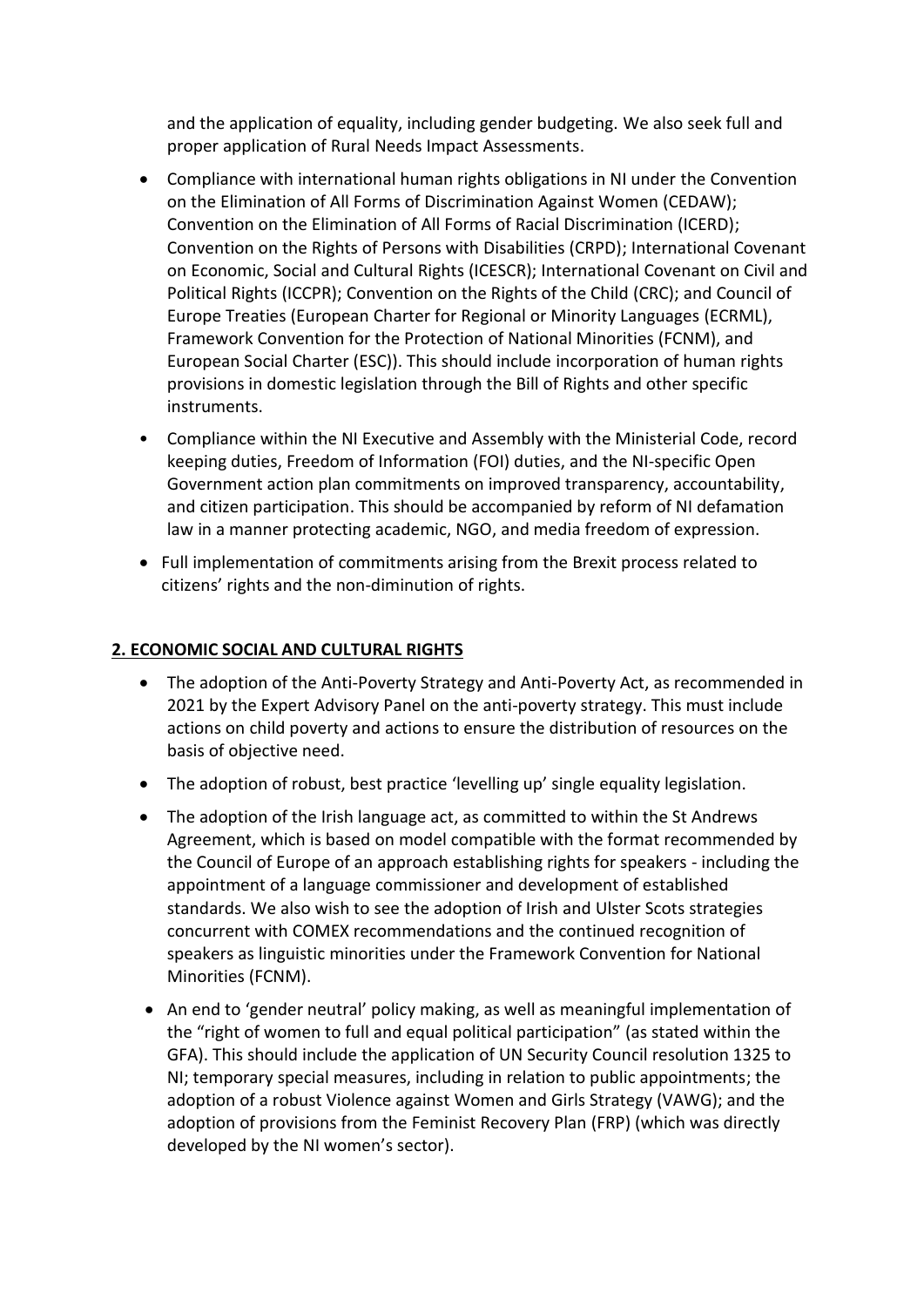- Removal of nationality requirements for civil service posts in NI and the implementation of measures to prevent discrimination on basis of conflict related convictions.
- Further to New Decade New Approach (NDNA) agreement, the full implementation of equality strategies built on the recommendations of Expert Advisory Panels' respective reports on disability, LGBTQI+, and gender equality. Additionally, we call for a review / update of the Racial Equality Strategy, and the implementation of strategies on active aging, children and young people, and childcare, all with proper resourcing, review mechanisms, and robust monitoring arrangements.
- Full implementation of the GFA 'birth right' duties, which allow the people of NI to identify themselves and be accepted as Irish or British (or both). There must be equality of treatment, regardless of that choice.
- Implementation of NDNA commitments to make welfare mitigations permanent. We also support their extension to mitigate against the 'two child rule' and other further recommended areas.
- The development and implementation of progressive legislation protecting and enhancing workers' rights, further to the commitments made under NDNA.
- Implementation of NDNA commitments to address housing need and inequality, supported by robust programmes and actions within the public sector. We also seek the realisation of GFA rights to "right of freedom from sectarian harassment" and the "right to freely choose one's place of residence" in reference to tackling housing segregation and inequality.
- Implementation of the independent review of hate crimes legislation in NI.
- Compliance with obligations under CEDAW, including compliance with the 2018 ruling of the UN CEDAW Committee on women's reproductive rights.
- Compliance with CRC, including considering votes at 16, reviewing the age of criminal responsibility, anti-discrimination legislation, and mental capacity legislation.
- Compliance with the CRPD, including in relation to social security cuts and associated processes.
- Compliance with ICERD, including protections against racial profiling and desisting from implementing 'hostile environment' measures in NI. We also seek commitments to alternatives to immigration detention. Finally, we seek a review to 'upgrade' the Racial Equality Strategy, particularly in light of the changed context brought about by the pandemic, Brexit, the hate crimes review, and the Black Lives Matter (BLM) movement.

### **3. CIVIL AND POLITICAL RIGHTS**

• Targeted actions to counter the current hostile climate in NI where human rights defenders, academics, journalists, lawyers, politicians, trade unionists, and others active in civic space can face sectarian and misogynistic abuse, stigmatisation,